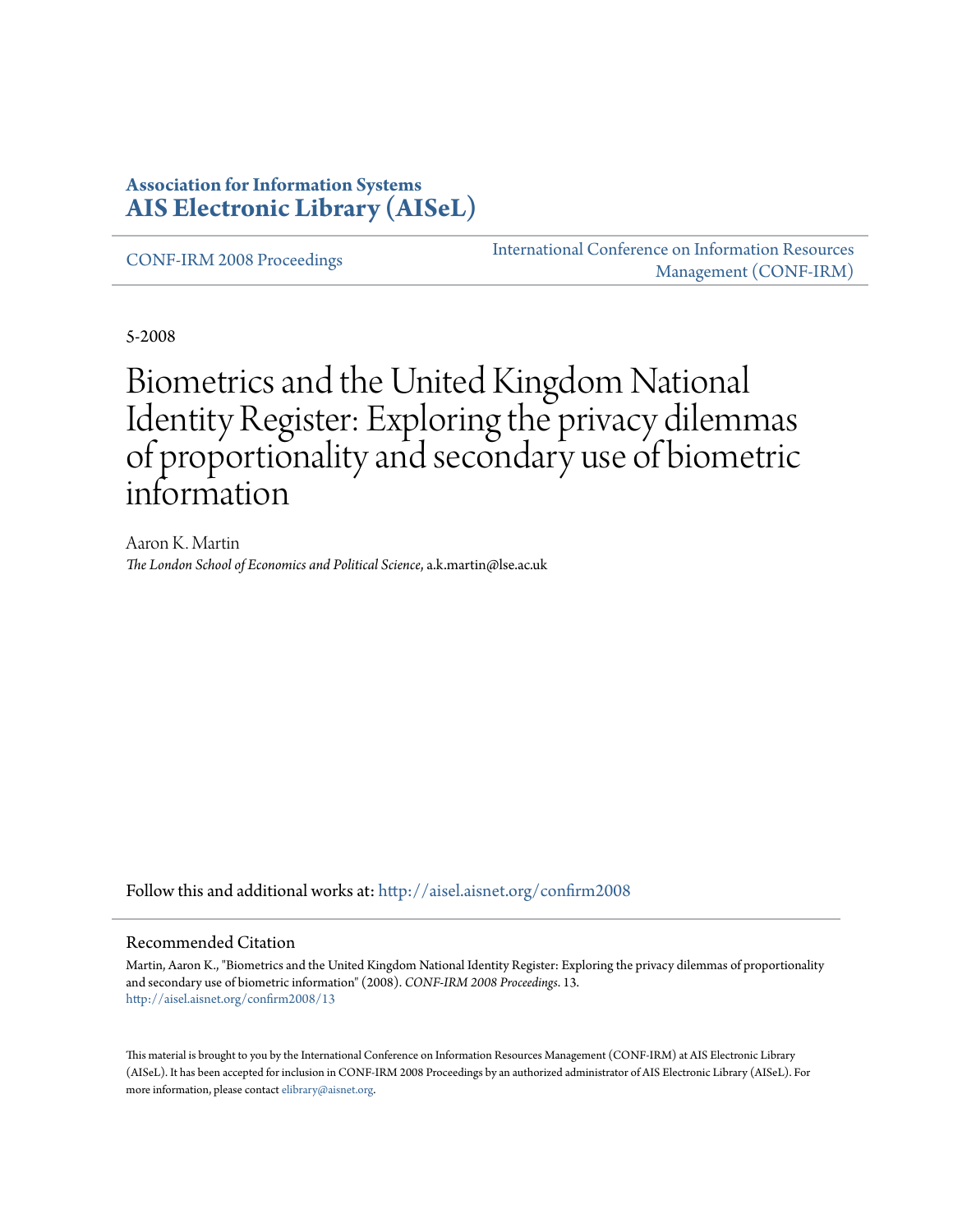# **18F. Biometrics and the United Kingdom National Identity Register: Exploring the privacy dilemmas of proportionality and secondary use of biometric information**

Aaron K. Martin The London School of Economics and Political Science a.k.martin@lse.ac.uk

### *Abstract*

Despite the obvious importance of privacy concerns in the information age, "privacy" remains a messy concept in the academic literature. Scholars are thus attempting to clarify and systematize the privacy concept. They have proposed two important dimensions of privacy concerns: 1) *proportionality*, or the adequate, relevant and non-excessive collection of personal data, and 2) *secondary usage,* or the prohibition of subsequent, unspecified uses of personal information.

This paper takes measure of the proportionality and potential secondary uses of biometric data in the proposed United Kingdom (UK) National Identity Register (NIR). It argues that the UK Identity Cards Act 2006 fails to guard against violations of the principles of proportionality and secondary usage of biometric data.

After reviewing the modern literature on informational privacy protection, I analyze biometrics and their privacy implications. I then discuss these implications in the context of the UK government's NIR plans. The analysis yields insights into how biometrics on the proposed NIR interplay with purpose specifications, architectural concerns, knowledge asymmetries and public anxieties. I also explore potential secondary uses of the types of biometric data that could be stored in the NIR. Last, a brief note is offered about the possible means of regulating against privacy infringements.

# *Keywords*

Privacy, proportionality, secondary usage, biometrics, UK National Identity Register, Identity Cards Act 2006

# **1. Introduction**

Around the world, organizations of varying size and purpose are moving towards increased identification standards. National governments are amongst these organizations, as they grow ever more concerned with collecting and sharing information about the identities of citizens and foreign visitors.

On 30 March 2006, the UK Parliament passed legislation enabling a National Identity Scheme (NIS), with a key component being a national database of personal information called the National Identity Register (NIR). The purposes of the scheme as put forth in the UK Identity Cards Act 2006 include the facilitation of information about individuals in the UK to those reasonably requiring proof. Importantly, such facilitation must only occur when in the "public interest". In the Act, "public interest" encompasses: 1) national security; 2) the prevention or detection of crime; 3) immigration control; 4) the enforcement of prohibitions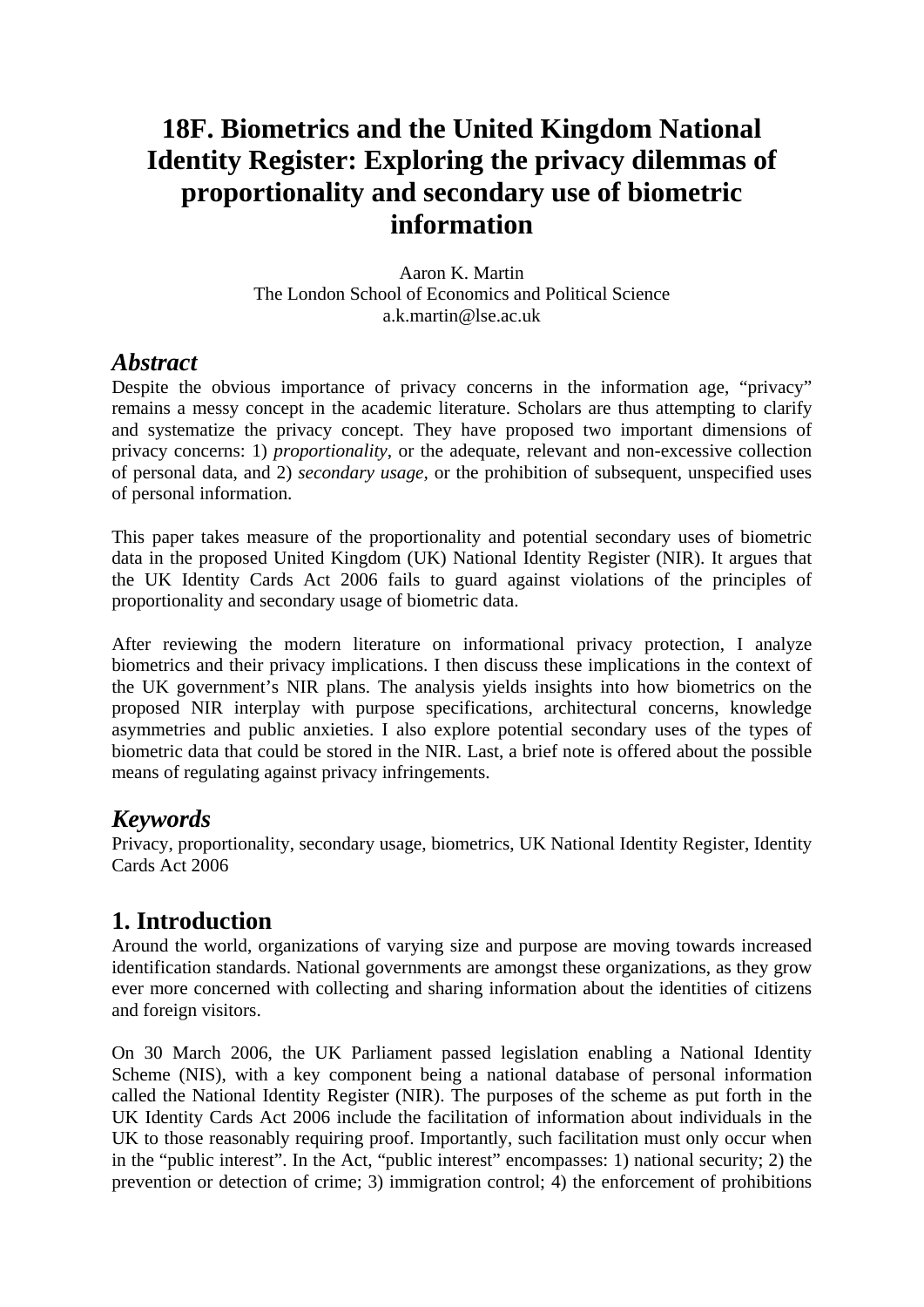on unauthorized working or employment; and 5) securing the efficient and effective provision of public services.

In this paper I argue that, despite the UK government's seemingly good intentions, the current proposals do little to address concerns about proportionality and abuse of recorded information. I also argue that, in practice, the broad notion of "public interest" might increase the likelihood of privacy infringements by providing a catchall justification for data collection and use. The UK government's plans are further compromised by its poor performance record in terms of safeguarding citizens' personal data, especially in light of recent security breaches at Her Majesty's Customs and Revenue (HMRC), the UK tax agency. The collection, storage, processing and subsequent use of biometric information on the UK NIR introduces unresolved privacy dilemmas, particularly with respect to the principles of proportionality and aspects of secondary usage of data. These issues must be considered, deliberated and protected against prior to the widespread collection and storage of biometric information.

## **2. Conceptualizing privacy**

There is a rich, diverse, and multidisciplinary body of literature on privacy. This literature includes contributions from law, regulation, sociology, psychology, and, increasingly, from management and technology. Yet, numerous authors have noted the difficulty of conceptualizing and defining privacy; its slipperiness and vagueness often results in misunderstandings about alleged violations. Recognizing this, Daniel Solove has formulated what he calls a taxonomy of privacy in order to "shift focus away from the vague term of 'privacy' and toward specific activities that pose privacy problems" (2006, pp. 481-482). Although Solove's analysis is placed in the US context, I suggest that his framework can be usefully extended to privacy concerns in the context of the UK NIS. While the current analysis is specifically concerned with the principle of proportionality and problems of secondary usage of data, I briefly outline Solove's taxonomy so as to better understand its implications in the larger privacy arena.

Echoing Davies (1998, p. 93), Solove aptly notes that modern day privacy problems are generally architectural in nature. These architectural risks "involve less the overt insult or reputation harm to a person and more the creation of risk that a person might be harmed in the future" (2006, p. 487). Two types of architectural risks frequently emerge: 1) the enhancement of risk of future harm and 2) imbalances of social and institutional power. In Solove's taxonomy, there are four main categories of harmful activities under which different subcategories fall. These include: 1) information collection, 2) information processing, 3) information dissemination and 4) invasion (p. 488). I discuss each in turn.

### **2.1 Information Collection**

Solove identifies two information collection activities: *surveillance* and *interrogation*. The former becomes problematic when done in a certain manner, say continuously or surreptitiously (2006, p. 493). *Surveillance* is a tool of social control because it tends to result in self-censorship and inhibition. Performed covertly, it is worrisome because it may have socalled chilling effects, whereby speech or conduct is suppressed or restricted out of fear of penalties. However, eliminating secrecy from surveillance does not necessarily make it desirable or acceptable. As Jeremy Bentham's Panopticon demonstrates, even an awareness of the possibility of surveillance can inhibit behavior (Solove, 2006, p. 495).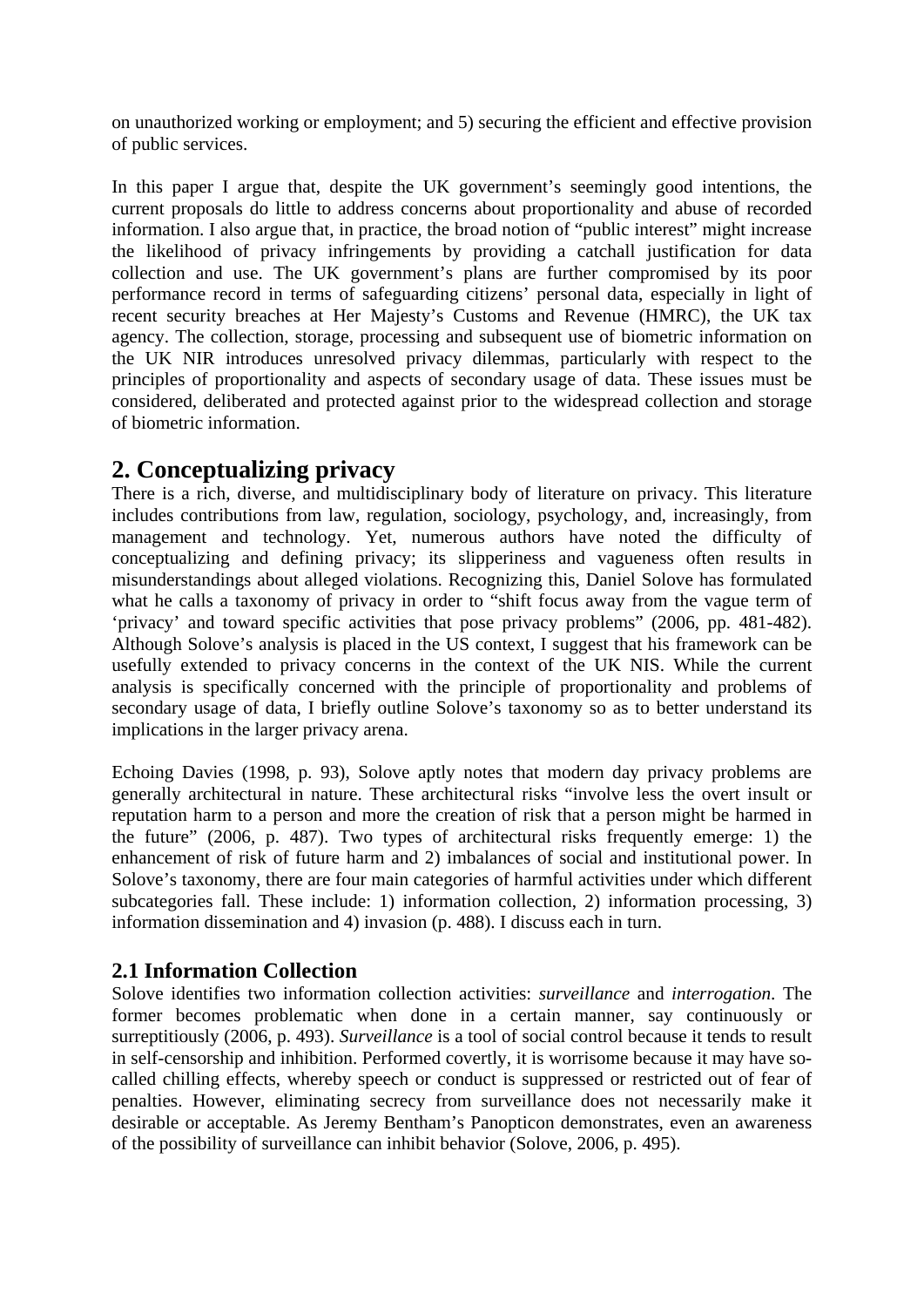Moreover, Solove observes that, while the law often addresses surveillance, it does so quite narrowly and under what he coins the "secrecy paradigm":

Under the secrecy paradigm, privacy is tantamount to complete secrecy, and a privacy violation occurs when concealed data is revealed to others. If the information is not previously hidden, then no privacy interest is implicated by the collection or dissemination of the information. In many areas of law, this narrow view of privacy has limited the recognition of privacy violations (2006, p. 497).

Surveillance is thus potentially harmful in all settings, not just private ones, as public surveillance can cause uneasiness and distrust.

The second form of data collection, *interrogation*, involves pressuring individuals to disclose concealed information, often creating discomfort and distortion (pp. 500-501).

### **2.2 Information Processing**

The information processing dimension of privacy involves the ways collected information is stored, manipulated and used. Solove's taxonomy divides information processing concerns into the following subcategories: *aggregation*, *identification*, *insecurity*, *secondary use* and *exclusion* (2006, p. 505).

*Data aggregation* is the gathering together of bits of information that by themselves are not very telling. When combined, these data begin to form a more detailed profile of an individual. New information technologies have made data aggregation easier and cheaper, leading to novel architectural problems (p. 507).

Following Roger Clarke (1998), Solove defines *identification* as "the association of data with a particular human being" (2006, p. 510). It entails a link to a person in the flesh and attaches informational baggage to people (pp. 510-511). Moreover, identification creates architectural problems insofar as it increases government control over people (p. 513).

*Insecurity* is a problem caused by the mishandling and poor protection of personal information, often resulting in identity theft. Solove remarks that despite the law's reluctance to find harm simply from the insecure storage of information, insecurity does indeed result in one being placed in a weakened state and made more vulnerable (p. 518).

*Secondary use* is "the use of data for purposes unrelated to the purposes for which the data was initially collected without the data subject's consent" (p. 519). Proportionality and secondary usage are tightly intertwined concepts. Various privacy principles and laws acknowledge secondary usage as a serious problem by prohibiting it through what are known as *purpose specification principles* (pp. 519-520). For example, Article 6 of the EU 'Directive on the protection of individuals with regard to the processing of personal data and on the free movement of such data' (Directive 95/46/EC), specifies that member states shall ensure that all personal data are:

- "collected for specified, explicit and legitimate purposes and not further processed in a way incompatible with those purposes;
- adequate, relevant and not excessive in relation to the purposes for which they are collected and/or further processed;
- kept in a form which permits identification of data subjects for no longer than is necessary for the purposes for which the data were collected or for which they are further processed" (EU Directive, 1995).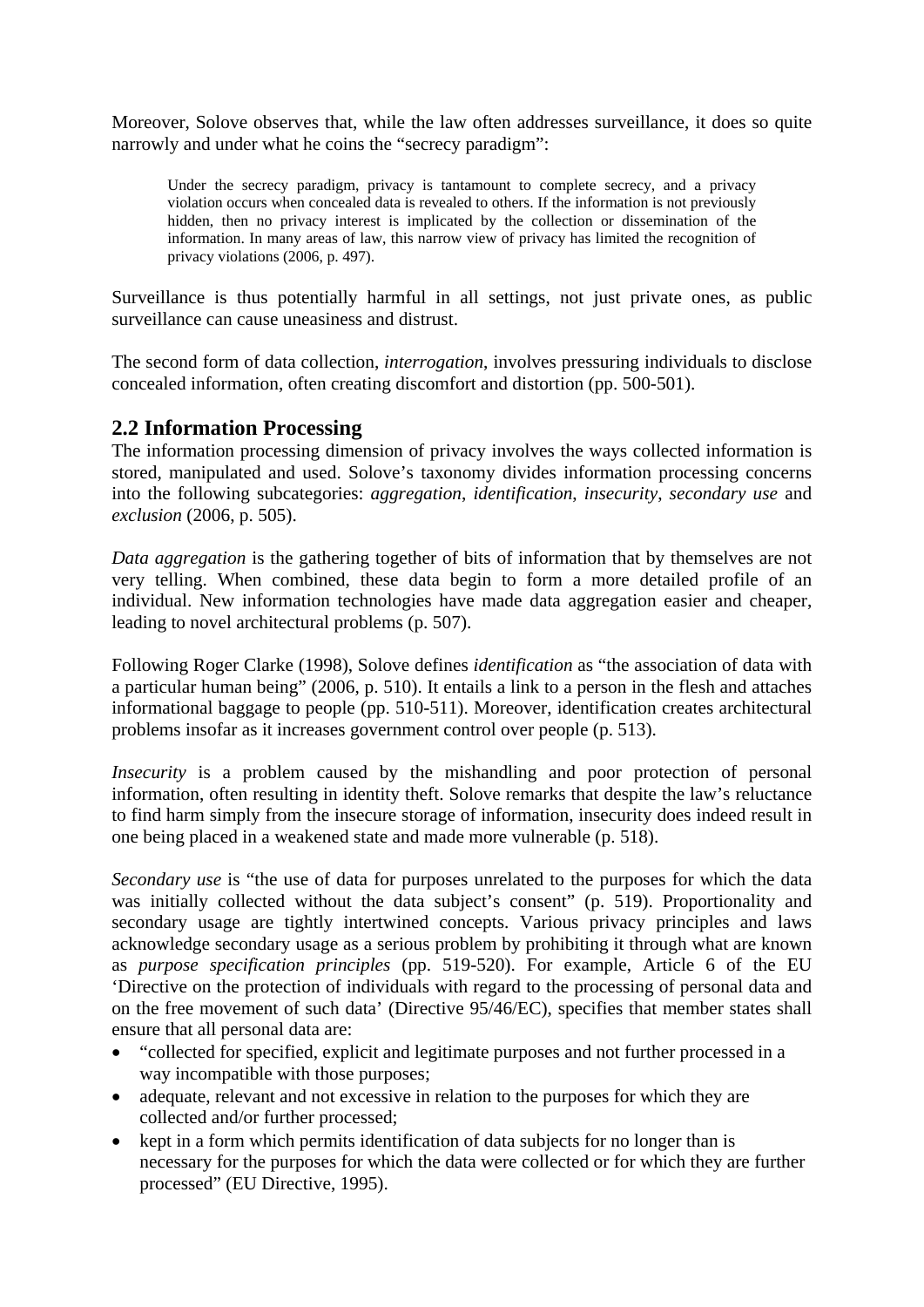Closely related to the problem of secondary usage is what Paul Schwartz calls the asymmetry of knowledge problem (1999, p. 1683). About this Solove notes:

…even with privacy policies stating that information might be used in secondary ways, people often do not read or understand these policies. Nor can they appropriately make an informed decision about secondary uses **since they might have little idea about the range of potential uses** (2006, p. 520, emphasis added).

Solove notes two further problems with secondary use. The first is that it generates fear and uncertainty concerning future uses of collected data, thus instilling a sense of powerlessness and vulnerability among data subjects. In addition, secondary data usage can create architectural problems related to risk of future harm in that information may not fit well with new uses. Once these data are decontextualized, the potential for misunderstandings increases (p. 520).

Finally, *exclusion* is failing to provide data subjects with information and input about their records (p. 521). It too creates an architectural problem as it reduces organizational accountability to those data subjects with records on file.

### **2.3 Information Dissemination**

This category of privacy harms encompasses revelations of personal data as well as threats to do so. Solove understands information dissemination as including such acts as *breach of confidentiality*, *disclosure*, *exposure*, *increased accessibility*, *blackmail*, *appropriation*, and *distortion*. I review each briefly.

Solove defines *breach of confidentiality* as revealing secrets about someone in a way that violates trust in the relationship (2006, p. 524). Related to this is the third party doctrine, by which information possessed or known by third parties is not subject to a reasonable expectation of privacy. This third party doctrine is based on the secrecy paradigm and especially relevant in the information age.

*Disclosure* occurs when "certain true information about a person is revealed to others" (p.529). When revealed publicly, such information may be used in unforeseeable ways, thus paralleling the problems of secondary usage. *Exposure* resembles disclosure in that both involve the release of true information. Yet, whereas disclosure entails the release of information with which others may judge the data subject's character, the information involved in exposure lacks such significance. According to Solove, "exposure creates injury because we have developed social practices to conceal aspects of life that we find animal-like or disgusting" (p. 534).

The privacy harm associated with increased accessibility is indirect in nature. It is an enhancement of risk of disclosure and the problems thereof. With *increased accessibility* comes the potential for using data in ways neither originally conceived of nor originally intended (p. 537). For Solove, *blackmail* is harmful because it permits the control of the data subject by means of threat and distortions in relational power (p. 540).

*Appropriation* is "the use of one's identity or personality for the purposes and goals of another" and takes on two dimensions; the first is related to dignity and the second to property rights. Solove recognizes that most contemporary claims of misappropriation are argued in terms of property rather than dignity, noting, "Loss of property seems to be more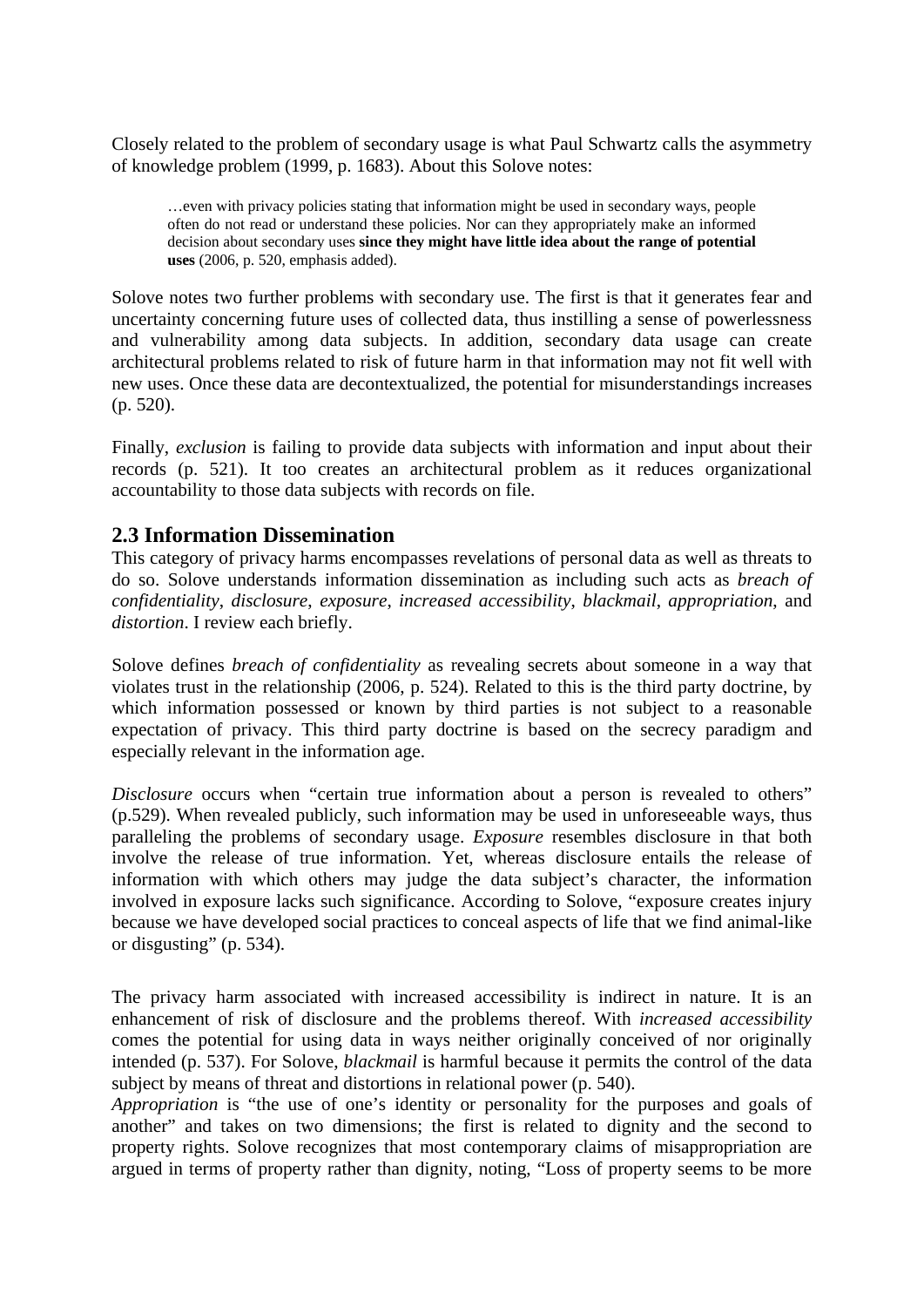readily recognized by courts today than the more amorphous feelings of embarrassment or loss of dignity" (p. 544). Last, *distortion* involves inaccurately portraying a data subject and covers such phenomena as false light, defamation and record system inaccuracies (p. 546).

### **2.4 Invasion**

1

The final category of privacy harms includes two types: *intrusion* and *decisional interference*. *Intrusions* are "invasions or incursions into one's life" and include such things as spam and telemarketing (pp. 549-550), while *decisional interference* is government interference in decisions related to a data's subject life (p. 554). Solove argues that decisional interference resembles secondary usage in that both can have chilling effects on a data subject's relationship with her/his body. This point is especially relevant to an analysis of biometrics.

## **3. Basic biometric concepts**

Having reviewed Solove's taxonomy of privacy, here I present the basic concepts of biometrics before moving onto the particulars of the case.<sup>1</sup>

Biometrics consist of physiological or behavioral measurements. The former include facial geometry, fingerprinting, hand geometry, vein pattering, iris patterning and DNA profiling, among others. The latter involve such characteristics as signatures, keystroke dynamics, gait and speech or voice<sup>2</sup>, and are occasionally referred to as behaviometrics (Nisenson, Yariv, El-Yaniv, & Meir, 2003, pp. 363-364). Unlike conventional methods of identification that rely on what you know (passwords, cryptographic keys) or what you possess (tokens, cards), biometrics depend on the human body itself: on what you are and what you do (Zviran & Erlich 2006).

It is generally agreed that, to qualify as a biometric, a bodily measurement must satisfy certain requirements. According to Jain, Ross and Prabhakar (2004), bodily features should be: 1) universal, 2) distinct, 3) relatively permanent and 4) collectable. Universality means that all participants in a scheme possess the characteristic. If this is not the case, then compulsory participation would prove difficult to enforce. Alternatively, multiple biometrics might be employed in the case of non-universality, as was originally proposed in the UK upon realization that not everyone in the UK may have readable fingerprints, for example. The distinctiveness requirement aims to prevent situations in which different people share the same characteristic. For example, using height (a common bodily measurement) as a biometric identifier would be very challenging in this respect. Permanence is important in that a rapidly changing identifier would result in live biometrics not matching their stored counterparts, thus undermining the system wholesale. The quantitative measurability of a biometric determines its collectability (Jain et al., 2004, p.4).

There are certain steps that must be taken before a biometric scheme can be said to be operational. These include the initial capture of biometric data across a population, the subsequent processing or conditioning of these data for storage purposes, feature extraction

<sup>&</sup>lt;sup>1</sup> This section intentionally excludes a discussion of the various technical shortcomings associated with biometric systems as the effectiveness of the technologies involved is not under investigation in this paper. For a thorough review of the known limitations, errors and failures inherent to biometric systems, see O'Gorman

<sup>(2003).&</sup>lt;br><sup>2</sup> Usually characterized as a behavioral biometric, voice does have an underlying physiological component (O'Gorman, 2003).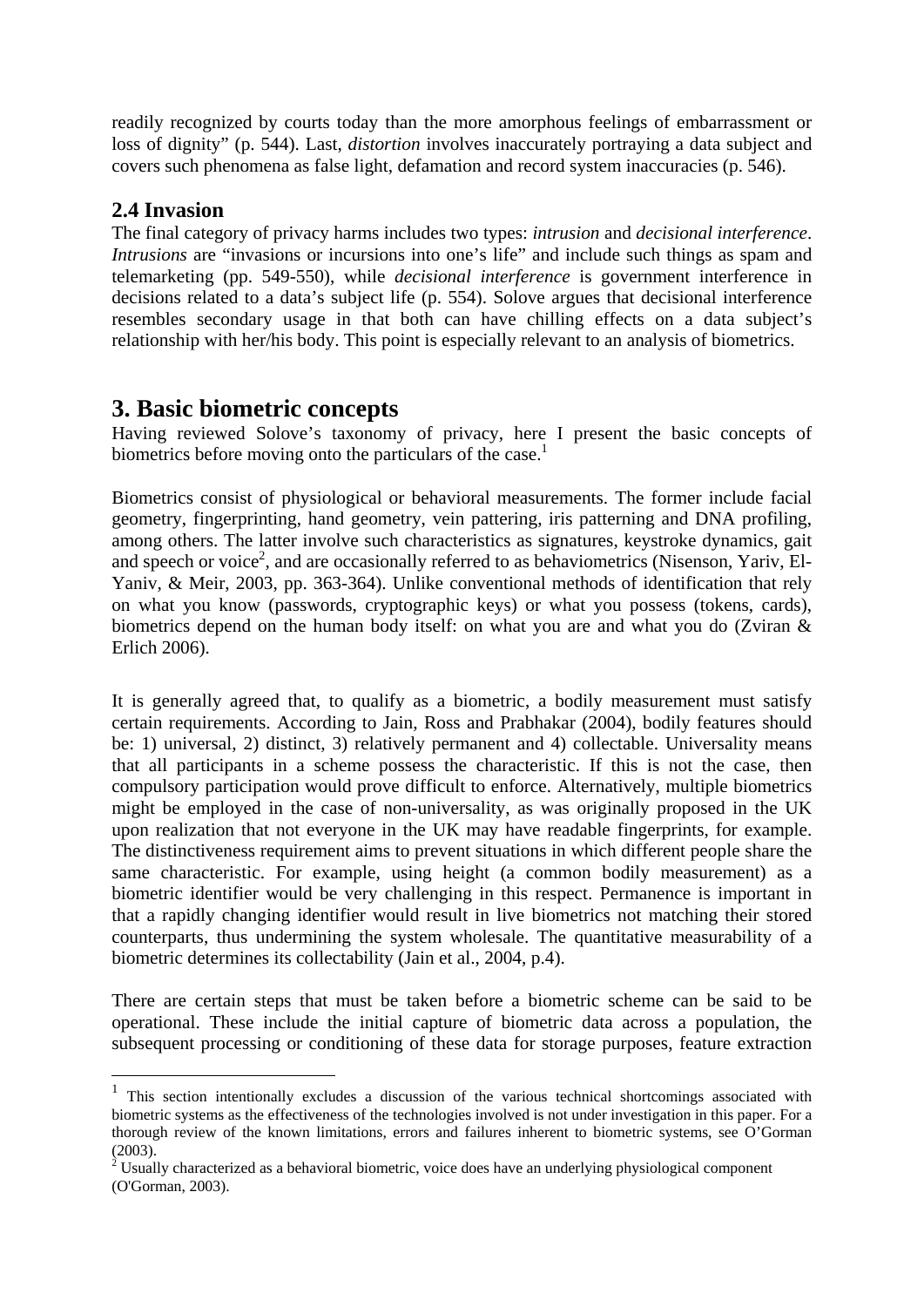and template generation. Note that while actual raw biometric images may be saved for administrative reasons (Clarke, 2001), most often compressed, feature-extracted templates are stored and compared against live data captures.

### **3.1 Images versus templates**

There is a general understanding that, for biometric systems, featured-extracted templates of biometric images that are stored in databases instead of the images themselves. For example, certain system implementations collect information about the fingerprint or measurements of the face rather than collecting a complete image of the finger or face. However, this is not universally true. For instance, forensic applications do store original images (Faundez-Zanuy, 2005, p. 14). Also, for systems of such grand scale and complexity as a national identification scheme, it may be necessary to record and file original images in the event that a decision is made to implement another vendor's proprietary technology (including algorithms, templates, scanners, middleware and databases). The current lack of biometric standards means that new templates would have to be reprocessed from original images. Presumably, re-recording an entire national population's biometrics in person would prove an administrative nightmare, hence the perceived need to store these original images.

### **3.2 Multimodal biometric systems**

It is also widely believed that the use of multiple (multimodal) biometrics for recognition is more reliable than systems that rely on a single (unimodal) biometric trait (Jain & Ross, 2004; Lazarick, 2005). Supposedly, multiple, distinct pieces of biometric information may be combined to address certain problems that plague biometric systems, namely hacking (Faundez-Zanuy, 2004), spoofing (Matsumoto, Matsumoto, Yamada, & Hoshino, 2002) and the non-universality of particular biometric features in the population (Jain & Ross, 2004, pp. 37-38). For example, someone without hands, thus incapable of providing fingerprints, might present her/his irises to a biometric reader instead. Multimodal systems have even been described as a positive for privacy. Faundez-Zanuy argues that certain privacy concerns may be resolved by "using a multimodal biometric system, where the user can freely decide between several biometric identifiers, and reject the system that he considers may reveal private information" (2005, p. 15).

# **4. The case of the UK NIR**

As mentioned, the proposed UK NIR is just one component of a larger scheme. According to the Strategic Action Plan published by the UK Home Office (2006, p. 7), the interior ministry responsible for the scheme, other principal elements include such documents as identity (ID) cards and passports, as well as such procedural elements as applications, identity checks and background checks. While the ID card and passport are the most highly publicized components of the scheme and are often the focus of heavy media coverage (Martin and Whitley 2007), it is the databases which comprise the NIR that are of primary concern in this analysis. According to the Act, over 50 types of personal information may be stored on the register for each individual.

In its original conception, the NIR was to be a single, massive database, created anew, in which all information would be stored together for each individual (Identity Cards Act, 2006). However, this changed in December 2006 when the department responsible for administering the scheme, the UK Identity and Passport Service, housed within the Home Office, released its Strategic Action Plan to set out a revised database schema for the register (UKIPS, 2006). At present, a set of different databases is envisioned on which biometric,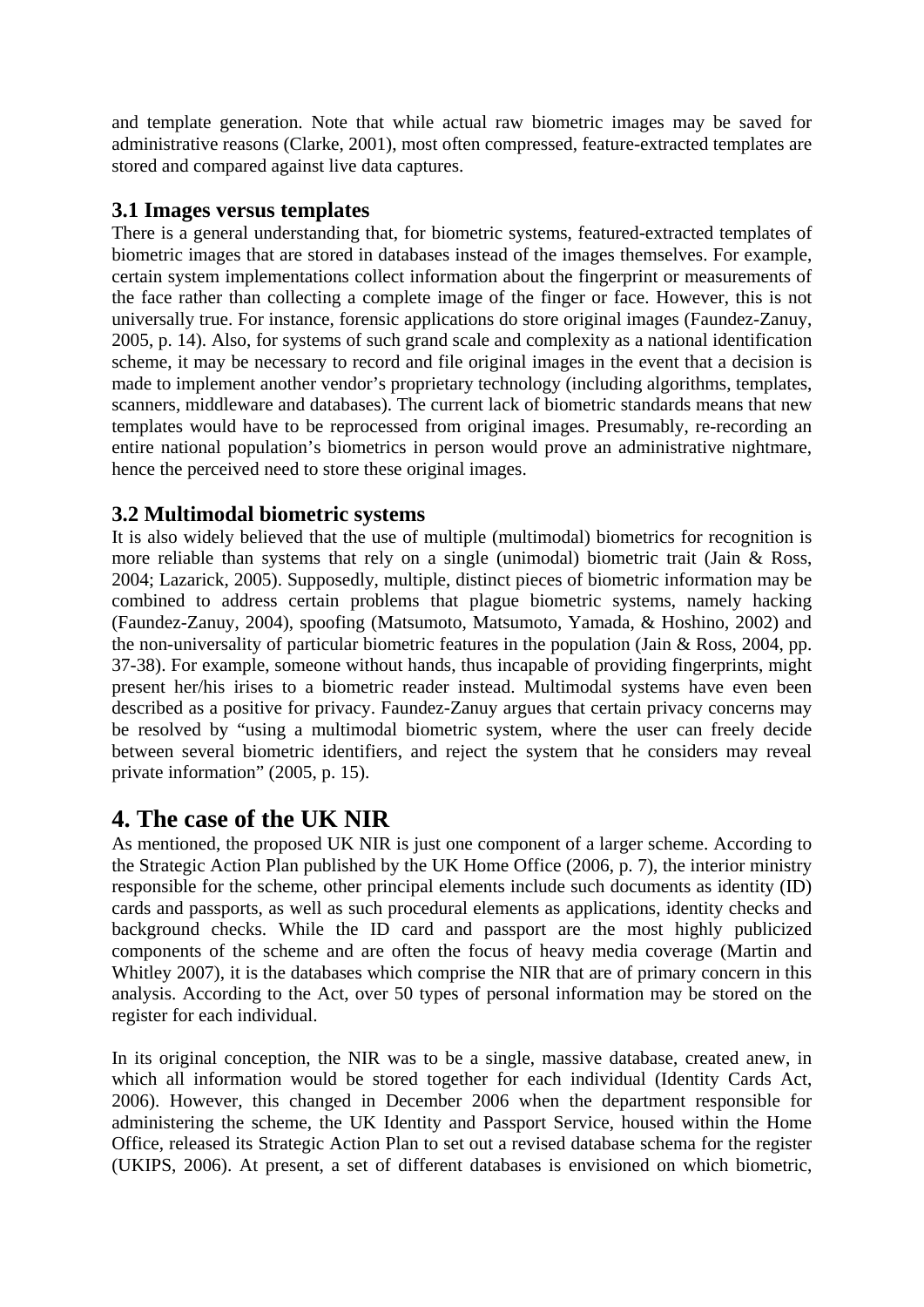biographical and administrative information are to be separated.<sup>3</sup> The stated reasons for this segregation include increased security and making use of "the strengths of existing systems" (UKIPS, 2006, p. 10). However, it is still unclear whether this separation of data is to occur logically or physically.

### **4.1 Biometrics and the NIR**

Clarifications were also made in the Strategic Action Plan regarding the use of biometrics in the identity scheme. Four biometric features were explicitly mentioned in the original Act: fingerprints, facial photographs, iris patterns and signatures<sup> $4$ </sup> (2006). In fact, the Act defined 'biometric information', as "data about [an individual's] external characteristics, including, in particular, the features of an iris or of any other part of the eye". However, the December 2006 Strategic Action Plan downplayed the role of irises, noting that:

When you enrol into the Scheme, your fingerprint biometrics (all 10 fingerprints) will be recorded and stored in the National Identity Register. A subset of these will be held on your ID card or passport, in line with International Civil Aviation Organization standards. **The introduction of iris biometrics also remains an option** (UKIPS, 2006, p. 16, emphasis added).

Notably, the latest government report on the ID cards scheme, *The National Identity Scheme Delivery Plan 2008*, released in March, makes no mention of irises.

It appears the decision to drop or postpone the introduction of iris biometrics in the NIR results from concerns about costs (because iris scanning technology is significantly more expensive than, say, fingerprinting) and international obligations (because there is no international consensus on iris scanning), although some have speculated that the poor performance of current technology is to blame (Espiner, 2007). However, it should be noted that the minimal formal International Civil Aviation Organization requirement is a digital facial photograph. States are given the option to supplement this with fingerprint or iris images but by no means is this obligatory.

# **5. Privacy analysis of the NIR**

Here I focus on what is known and unknown about the NIR at present in assessing it in terms of its proportionality and potential secondary usages.

### **5.1 Proportionality**

#### **5.1.1 Unclear purpose**

1

As Zorkadis and Donos state, "respecting the principle of purpose implies an understanding of, first, a clear definition of the purpose for which the biometric data is collected and processed" (2004, p. 131). One may argue that the purpose(s) for which biometric data are to be collected for storage on the NIR are not clearly defined. The umbrella of "public interest" lacks the clear specification required by principles of proportionality. Moreover, the all-

<sup>&</sup>lt;sup>3</sup> According to the Strategic Action Plan, the systems to be reused are biometric systems used for asylum seekers and biometric visas, the Department of Work and Pensions (DWP) Customer Information System (CIS) technology and existing Identity and Passport Service (IPS) systems (2006, p. 10-11).

<sup>&</sup>lt;sup>4</sup> While signature analysis is considered a reliable behavioral biometric method, traditional, static signatures are not. It is still uncertain which of these is to be included in the NIR, although it is most likely the case that only static images of signatures will be stored. Jones, Antón, & Earp (2007) note that the distinction between traditional signatures and signature analysis as a biometric method is a point of confusion for many users.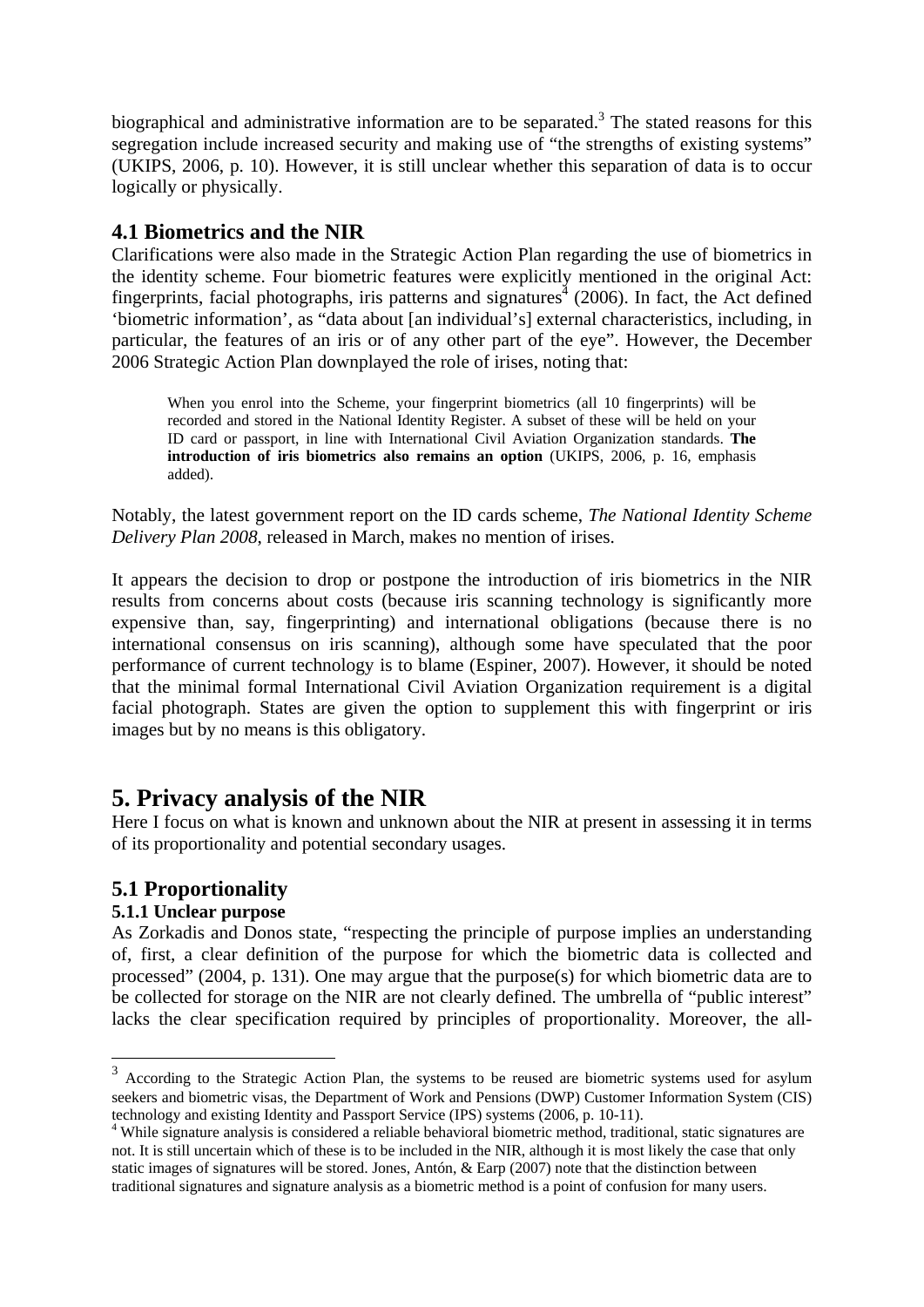encompassing reasons enumerated in the Act (2006), namely national security, crime prevention and detection, immigration control, restricting unauthorized work and improved provision of public services, are so broad as to be uninformative if not dangerous. For instance, in the contemporary political climate in which a growing number of deviant activities are deemed contrary to national security interests, one must consider potential scenarios in which biometric information might be abused by public authorities, say at political gatherings and public protests.

Controversy regarding government databases and proportionality is not without precedent. As publicized by the watchdog organization Genewatch (2006), the UK national DNA database (UK NDNAD) has witnessed its share of disproportionate uses. To quote the report at length:

Research using the Database is supposed to be restricted to the purpose of detecting or reducing crime. However, this has been interpreted broadly by the Board to include research on predicting characteristics such as ethnicity from DNA. There is nothing to prevent future research without consent using either the Database or samples, potentially including controversial topics such as searching for 'genes for criminality'.

This loose interpretation of purpose in the UK NDNAD foreshadows a potentially wide array of misuses and abuses of biometric data stored on the NIR. Recently, there has even been speculation by former Home Secretary Charles Clarke about linking the UK NDNAD and NIR (Buchanan, 2007). Whether this is to happen is difficult to predict, but the prospect speaks to the gruesome potential for disproportionate use of the NIR.

#### **5.1.2 Architectural problems**

Certain things must also be noted about architectural problems of the NIR based on information available in the December 2006 Strategic Action Plan. At issue is the first type of architectural problem identified by Solove: the enhancement of risk of future harm. The centralization of a massive amount of biometric data, even if separated from bibliographical and administrative data as mentioned in the strategic action plan, lends itself to abuse by officials. Pooling together the biometric data of the entire UK population significantly increases the risk of a breach. The recent loss of data on all UK families by HMRC provides a cautionary tale.

#### **5.1.3 Asymmetry of knowledge**

Also of concern is the general lack of specificity by the government concerning the ways biometrics are to be collected, stored and processed by the various systems. For one, it remains unclear whether original images are to be recorded and filed somewhere for administrative purposes. Moreover, there has been no public discussion regarding the need for multimodal biometrics as well as whether and how they are to be fused (Jain & Ross 2004, pp. 38-40). For example, are scanned biometrics to be recorded locally on readers during the verification process? If so, then there might be additional privacy risks on local machines – as was recently discovered in photocopiers in which all copied and scanned images were stored on disk drives, unbeknownst to users (CNN, 2007). Unfortunately, very little information about such system components has been publicized, and thus asymmetries of knowledge persist. To make matters even more confusing, the government recently announced in its March 2008 Delivery Plan that it seeks to create a "market" for biometrics enrollment rather than handling biometrics enrollment itself. This focus on reducing costs introduces huge data protections concerns and engenders further knowledge asymmetries regarding the collection, storage and processing of biometric data.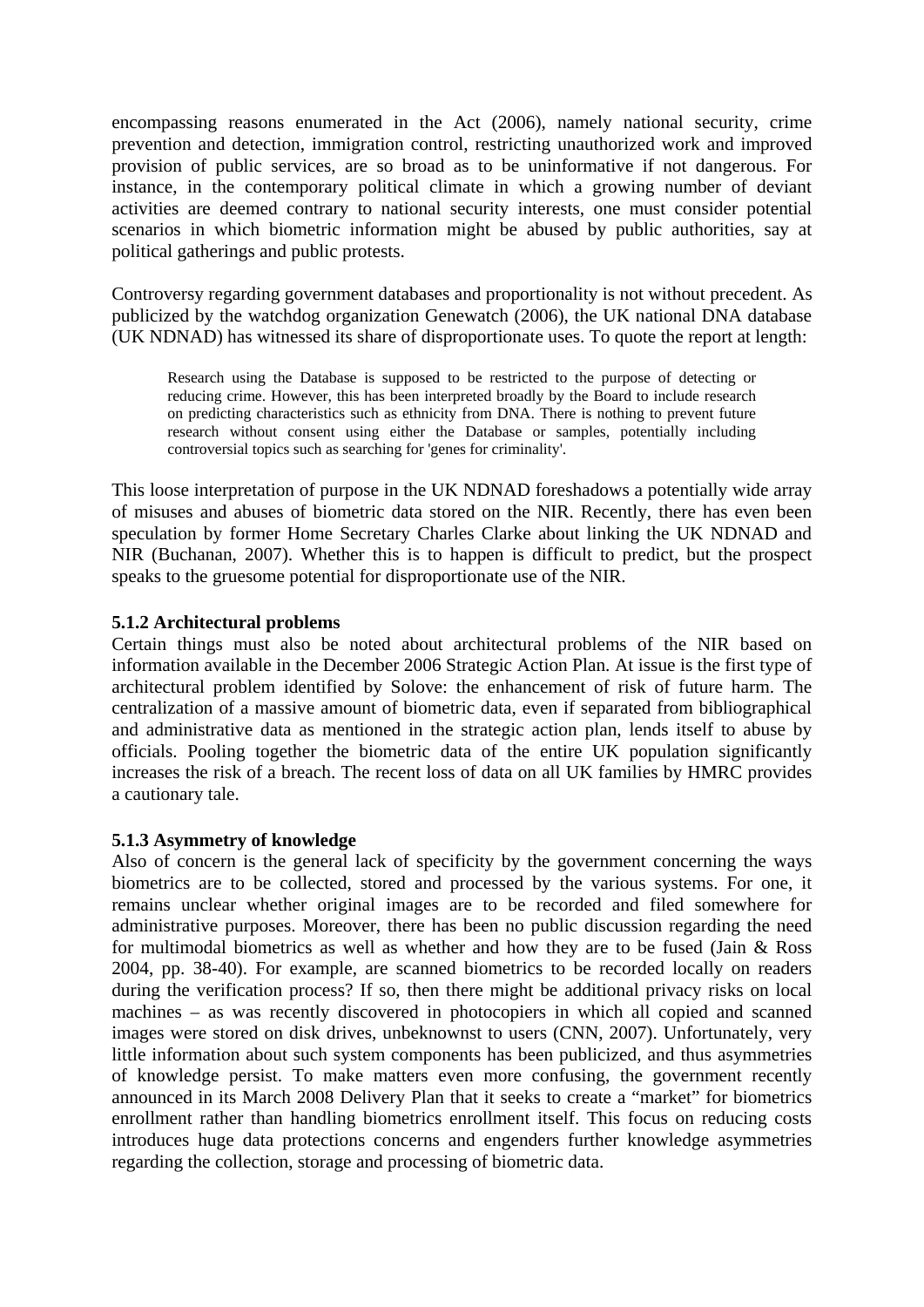Furthermore, the aforementioned likelihood of dropping iris information from the NIR jeopardizes the entire case for a multimodal system. However, the UK government remains silent on this point. If we take Faundez-Zanuy's point for granted, that multiple biometrics are a good thing for privacy because users may choose which biometric to employ, thus keeping secret the biometric of their choice, then the exclusion of irises may be understood as harming privacy (or at least perceptions thereof).

#### **5.1.4 Fear and uncertainty**

According to Solove, two further harms related to proportionality are fear and uncertainty. There exists good reason for fear and uncertainty amongst the UK public concerning potential harms caused by the storage and use of biometric information by authorities. In particular, the case of Shirley McKie does very little to quell these misgivings. McKie, a police officer in Scotland, faced a decade of legal troubles and financial hardship due to a botched crime scene fingerprint analysis. Her thumbprint was supposedly recovered at a murder scene despite her adamancy about having never been present at the crime scene. The handling of her case by fellow police officers and politicians did much harm to public perceptions of fingerprinting, especially with respect to the involvement of officials in the process (see HMIC (2000) for more information). The introduction of biometrics into a dayto-day nationwide identity scheme might encounter similar, if not worse problems.

### **5.2 Secondary usage of biometric data**

While very little is known about the technical specifications of the biometric systems to be used in the NIR outside of the kinds of biometrics that might be employed, it is still possible to speculate about potential secondary uses of the biometric data intended for the register.

#### **5.2.1 Known and possible uses of biometric data**

In addition to forensic uses of information such as fingerprints, there are other known and possible uses of biometric data that deserve attention.

- High resolution photographs of the eye have been shown to indicate whether a patient suffers from diabetes, arteriosclerosis or hypertension, among other ailments (Faundez-Zanuy, 2005, p. 13). Depending on the use of templates in the NIR, or whether original images are saved in some system for administrative purposes, this sort of information may be obtainable by those with access to certain parts of the register, such as civil servants. If this information were accessed by insurance companies, then data subjects might face additional difficulties in insuring themselves.
- Bowyer, Hollingsworth and Flynn (2008) point to recent research with the objective of predicting ethnicity based on a person's iris image (Qiu, Sun, & Tan, 2006). Moreover, others have demonstrated the ability to predict gender by analyzing irises (Thomas, Chawla, Bowyer, & Flynn, 2007). They conclude that "these works point out a possible privacy issue arising with iris biometrics, in that information might be obtained about a person other than simply whether their identity claim is true or false" (Bowyer et al., 2008, pp. 27-28).
- Faundez-Zanuy cites studies which suggest that fingerprints and finger images might disclose such medical information as whether a person is affected by Downs syndrome, Turner syndrome, Klinefelter syndrome, intestinal obstruction, leukemia, breast cancer and Rubella syndrome. He also cites a study linking fingerprints and homosexuality  $(2005, pp. 14-15)^5$

<sup>&</sup>lt;u>.</u>  $<sup>5</sup>$  Even if the science behind these claims is not credible, the fact that it is being undertaken speaks to potential</sup> secondary usage of data issues.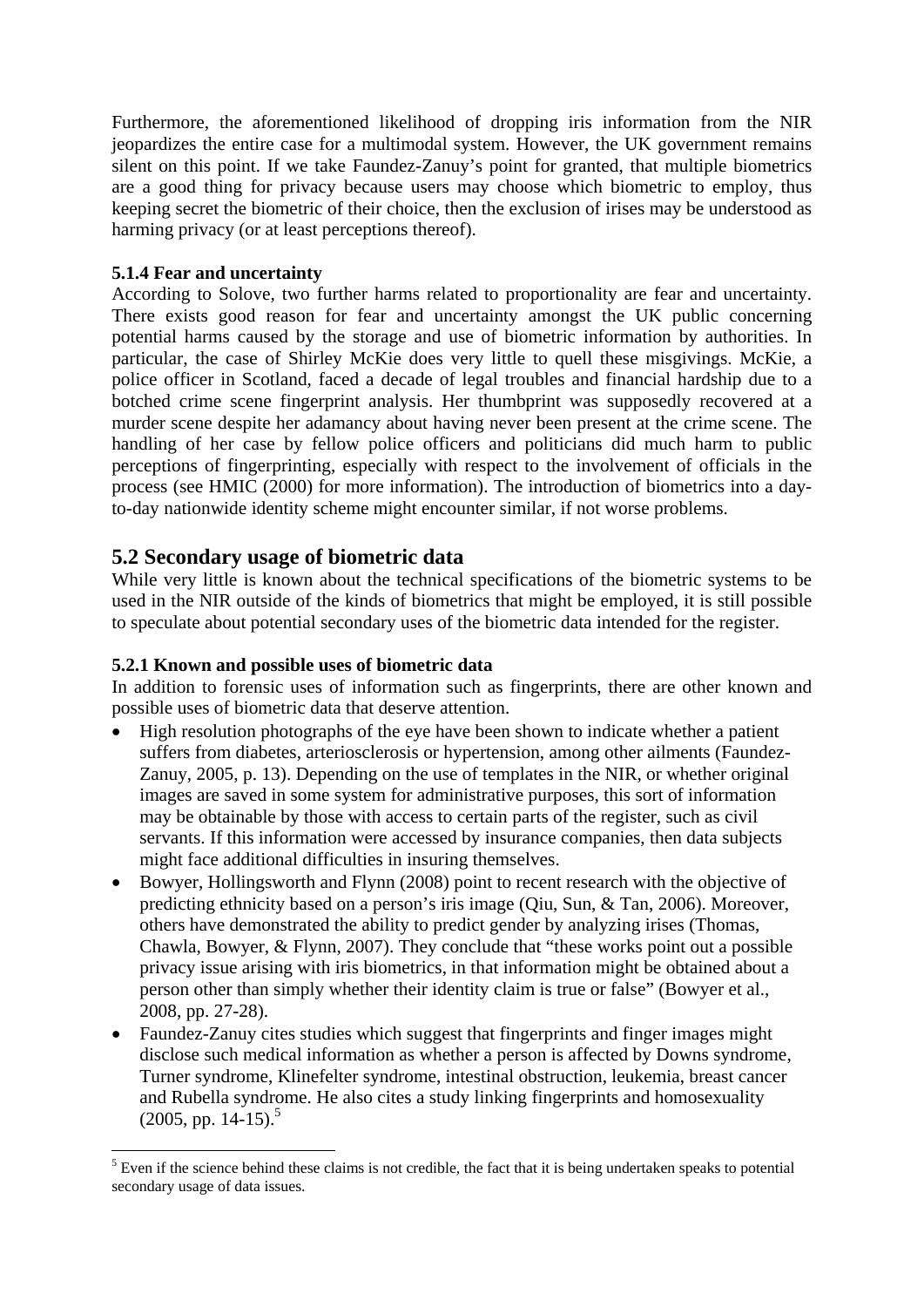- One possible secondary use of facial images is in compiling mug shots for witnesses of crimes. It is not certain whether such usages fall under the purposes of the scheme and register, namely crime prevention and detection. Arguably, there are serious ethical and privacy concerns at issue in this use of facial images.
- Last, access to large stores of signatures might prove handy to those engaged in credit card or check fraud. It is hoped that technical protections such as encryption would be used to protect signature data, but at present details are unclear.

#### **5.3 Possible modes of regulation**

The question of how to prevent the abovementioned privacy violations is a difficult one. With the UK NDNAD in mind, it seems that largely legal means of regulation are ineffective in practice, especially considering the presumed complexity of the systems involved in the NIR. One might also argue that it is possible to regulate privacy through the technology itself (Lessig, 1999); however, regulation by means of code alone might prove insufficient. According to Solove, "privacy problems… are caused not by technology alone, but primarily through activities of people, businesses, and the government. The way to address privacy problems is to regulate these activities" (2006, p. 560). With that in mind, it appears an appropriate course of action is through improved laws protecting biometric privacy, combined with certain technologies such as encryption or, perhaps, cancelable biometrics (Bolle, Connell, & Ratha, 2002). Additionally organizational practices and activities should be geared towards optimizing privacy protections.

Very recently, a government-commissioned report on identity assurance prepared by Sir James Crosby included in its ten broad principles for consumer-driven universal ID assurance the following recommendation, which speaks to the arguments of this paper: "As a matter of principle, the amount of data stored should be minimised. **Full biometric images (other than photographs) should not be kept. Only non-unique digital representations of biometric images should be stored**. Additional data accessed during enrolment and records of verification enquiries should not be retained. All data and systems should be protected by 'state of the art' encryption technology" (Crosby, 2008, p. 7, emphasis added).

Time will tell whether those in charge of the NIR and its development take heed of this recommendation. In any case, it should be reiterated that regulating something like privacy in such multifold ways is tremendously difficult, which calls into question the advisability of mass government collection of biometrics.

### **6. Conclusion**

To be fair, the Home Office and Identity and Passport Service have taken some small strides to address arguments like those outlined above. The National Identity Scheme Delivery Plan states, "We will consult with the Information Commissioner on the information we will hold on the NIR. Our aim is to have the minimum information on the NIR needed to identify an individual and to meet the statutory purposes under the Identity Cards Act 2006" (UKIPS, 2008, p. 13). This appears an attempt to address issues of proportionality and, perhaps indirectly, secondary use. Unfortunately, history shows that regulatory bodies like the Information Commissioner's Office have limited powers to make good on extensive policy protections.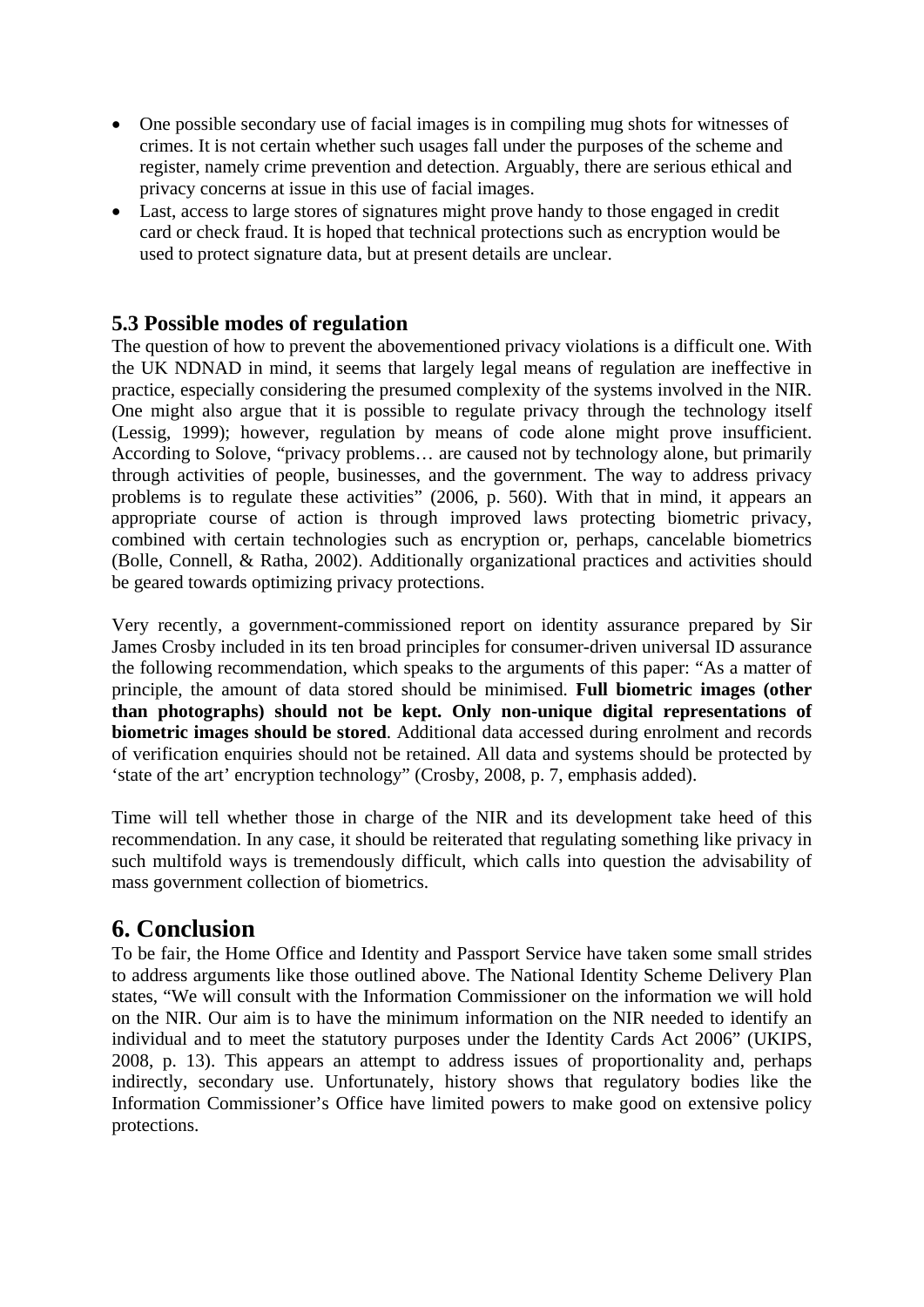This paper has deliberated on the ways privacy concerns related to proportionality and secondary uses of data are implicated by the proposed UK NIR. There are, however, numerous other components of privacy that also deserve a focused analysis. Scope limitations have prevented such analyses in this undertaking and further research is necessary. For example, as concerns highly sensitive biometric information stored on the register, there is the potential for blackmail by those with insider access. If such information were to reveal a serious medical condition, the disclosure of which proving devastating to the data subject, then there is a case to be made that there is real harm to be done. Blackmail is just one such privacy area that remains to be explored.

Beyond the privacy debate, however, there are numerous other issues related to the public perceptions of and confidence in government systems that demand further academic scrutiny, not just in the UK but all over the globe. With biometrics being incorporated into various identity systems internationally, be they at airports, land border crossings or as part of local entitlement schemes, for example, the public are increasingly encountering systems involving high degrees of technological complexity and innovation. Researchers need to begin asking questions about the ways in which the public interpret and make sense of such innovative systems. Arguably, public reactions to, understandings of and trust in such biometric innovations will largely determine their uptake and success.

### *Acknowledgements*

The author would like to thank Drs. Gus R. Hosein, Matthew L. Smith and Edgar A. Whitley, and Ms. Caitlin M. Connors, for their extensive feedback.

### *References*

- Bolle, R. M., Connell, J. H., & Ratha, N. K. (2002). Biometric perils and patches. Pattern Recognition, 35(12), 2727-2738.
- Bowyer, K. W., Hollingsworth, K., & Flynn, P. J. (2008). Image understanding for iris biometrics: A survey. Computer Vision and Image Understanding, In Press, Corrected Proof.
- Buchanan, K. (2007). DNA 'will be stolen' from ID cards. Retrieved 4 March, 2007, from http://personal.lse.ac.uk/martinak/DNA.pdf
- Clarke, R. A. (1998). Smart Card Technical Issues Starter Kit. Retrieved March 10, 2008, from http://www.anu.edu.au/people/Roger.Clarke/DV/SCTISK.html
- Clarke, R. A. (2001, 15 April 2001). Biometrics and Privacy. Retrieved 9 December, 2006, from http://www.anu.edu.au/people/Roger.Clarke/DV/Biometrics.html
- CNN. (2007). Experts warn of identity theft risk. Retrieved 4 April, from http://edition.cnn.com/2007/TECH/ptech/03/14/photocopier.risks.ap/index.html
- Crosby, J. (2008). Challenges and opportunities in identity assurance. London: HM Treasury.
- Davies, S. (1998). Biometrics A Civil Liberties and Privacy Perspective. Information Security Technical Report, 3(1), 90-94.
- Espiner, T. (2007). MP: ID card scheme is 'doomed to failure'. ZDNet.co.uk Retrieved 2 April, 2007, from http://news.zdnet.co.uk/security/0,1000000189,39285467,00.htm
- EU Directive. (1995). 95/46/EC of the European Parliament and of the Council of 24 October 1995 on the protection of individuals with regard to the processing of personal data and on the free movement of such data. Official Journal of the EC, 23.
- Faundez-Zanuy, M. (2004). On the vulnerability of biometric security systems. Aerospace and Electronic Systems Magazine, IEEE, 19(6), 3-8.
- Faundez-Zanuy, M. (2005). Privacy issues on biometric systems. Aerospace and Electronic Systems Magazine, IEEE,  $20(2)$ , 13-15.